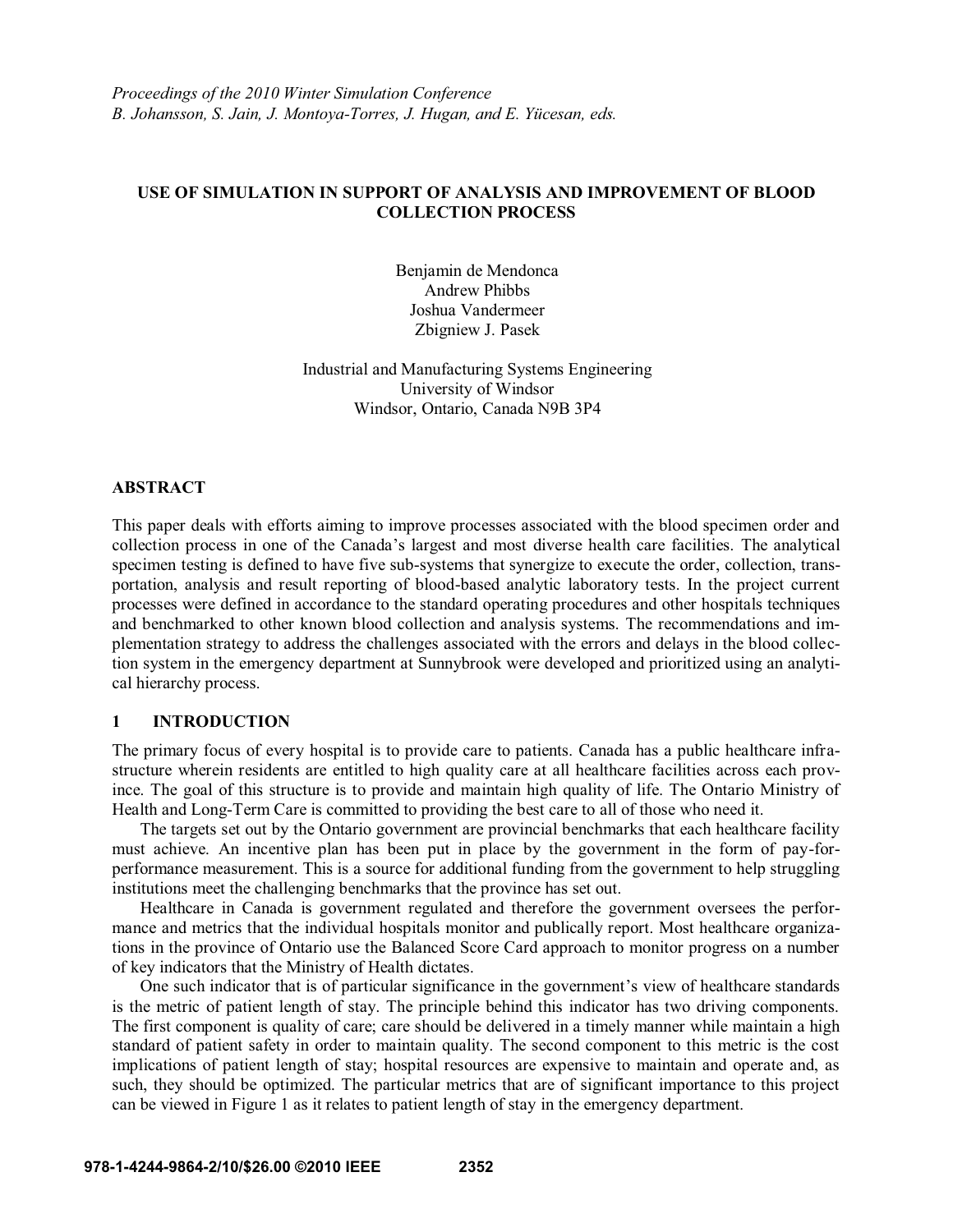| <b>Objective 1.2</b>                                                                                                                                                               |  |                                                                                                                                                                                                                                                                                                                                                                                                        | To improve access to our programs via the Emergency Department (ED) by<br>improving wait times in the ED |        |                                                              |                                                           |  |  |
|------------------------------------------------------------------------------------------------------------------------------------------------------------------------------------|--|--------------------------------------------------------------------------------------------------------------------------------------------------------------------------------------------------------------------------------------------------------------------------------------------------------------------------------------------------------------------------------------------------------|----------------------------------------------------------------------------------------------------------|--------|--------------------------------------------------------------|-----------------------------------------------------------|--|--|
| <b>FXPLANATION OF</b><br><b>OBJECTIVE/INDICATORS</b><br>patient flow for the organization.<br>outcomes.                                                                            |  | More timely discharge of patients from the Emergency Department (ED)<br>creates capacity in the ED. More timely transfer of emergency patients to their<br>appropriate program area beds will result in better care as well as create better<br>Sunnybrook will focus on ensuring the timely assessment of ED patients and<br>efficient and effective transfers to the proper program areas to improve |                                                                                                          |        |                                                              |                                                           |  |  |
| <b>Indicators</b>                                                                                                                                                                  |  |                                                                                                                                                                                                                                                                                                                                                                                                        | <b>Baseline</b>                                                                                          | Target | <b>Previous Quarter</b><br>(As at Jun 30 <sup>th</sup> 2009) | <b>Current Cycle</b><br>(As at Sep 30 <sup>th</sup> 2009) |  |  |
| 1. Percentage of admitted patients treated<br>within ED-LOS of 8 hours or less                                                                                                     |  |                                                                                                                                                                                                                                                                                                                                                                                                        | 28%                                                                                                      | 38%    | 24%                                                          | 27%                                                       |  |  |
| 2. Percentage of non-admitted CTAS I and II<br>patients treated within ED-LOS of 8 hours or<br>less AND non-admitted CTAS III patients<br>treated within ED-LOS of 6 hours or less |  |                                                                                                                                                                                                                                                                                                                                                                                                        | 61%                                                                                                      | 71%    | 53%                                                          | 68%                                                       |  |  |
| 3. Percentage of non-admitted CTAS IV and V<br>patients treated within ED-LOS of 4 hours                                                                                           |  |                                                                                                                                                                                                                                                                                                                                                                                                        | 65%                                                                                                      | 75%    | 40%                                                          | 74%                                                       |  |  |

Figure 1: Balanced Score Card Objective 1.2

Patients who visit the emergency department are given a Canadian Triage Acuity Score (CTAS) level one (1) through five (5) based on their perceived level of acuity at the point of initial triage assessment. On this scale patients' acuity refers to their health condition and how severe or life-threatening it is. Patients' with very severe presenting symptoms are considered CTAS level one (1) and patients' presenting with less severe condition are assigned a CTAS level five (5) and the other moderately severe patients are given a CTAS two (2), three (3) or four (4) based on Ministry of Health's CTAS coding formula.

Dictated by the Ontario Ministry of Health and Long-Term Care, the patient length of stay in the emergency department for CTAS 1 and 2 patients should not exceed 8 hours, for CTAS 3 patients should not exceed 6 hours, and for CTAS 4 and 5 patients should not exceed 4 hours.

Total Time Spent in the ER is the maximum amount of time 9 out of 10 patients spend in an ER receiving care, waiting for admission to a hospital bed. It begins when a patient registers until the patient is discharged or is admitted to a hospital bed. During that time, emergency room doctors and nurses may be treating a patient's condition, ordering tests and waiting for results in order to render a diagnosis and determine the best course of treatment. Sometimes treatment for a condition requires admission to a hospital bed, which may mean that the patient spends more time being cared for in the ER before a bed becomes available.

### **2 PROBLEM DEFINITION**

Patient safety and emergency department length of stay are concerns of the Ministry of Health and Long-Term Care; and emergency department patient length of stay is a performance measurement monitored against government standards. Errors and delays in the blood specimen collection and analysis system directly affect the diagnostic process and in turn significantly impact the emergency department length of stay and patient safety. Studies have concluded that up to 75% of diagnostics are related to test results and up to 68% of errors in blood specimen analysis occur in the pre-analytical phase (Bonini 2002). The preanalytical phase is comprised of ordering, collecting and transporting blood specimens to the appropriate laboratories for subsequent analysis; whereas the analytical phase is the physical analysis of the specimens and the post-analytical phase is the reporting of results. In order to reduce the patient's length of stay, the timeliness of blood test results was evaluated. Errors and delays in the pre-analytic blood specimen process have been documented but feasible and effective solutions have not been realized.

This situation is of particular concern in the Sunnybrook Health Sciences' Emergency Department, where rapid feedback of laboratory results is a critical element in diagnosing patients. Errors and delays increase patients' length of stay, influence the quality of timely care provided to patients, and contributes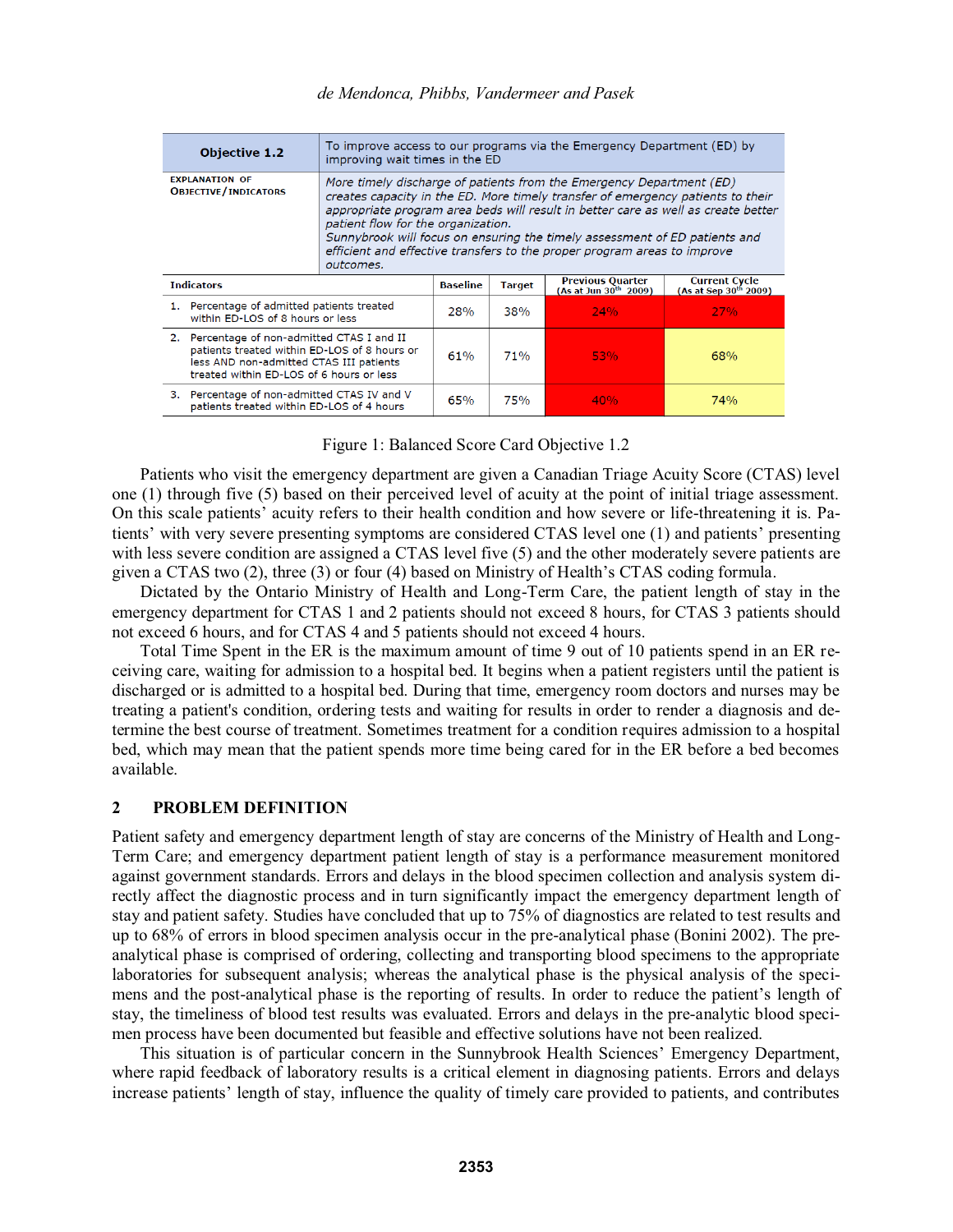to the backlog of patients in the emergency department. Duplication of work increases costs incurred by the organization and creates lack of confidence by employees in the system. This lack of confidence contributes to the systemic failures when staff creates work-around practices that fit their care provider style. In almost all cases the bottleneck processes of the patient's disposition decision, the decision to either admit or discharge, is based on diagnostic tests. These tests directly contribute to the Ministry of Health's emergency department target length of stay. In order to meet Ministry of Health stipulated performance wait times in the emergency department, these diagnostic tests need to be streamlined with the elimination of wasted time and resources.

### **3 LITERATURE REVIEW**

The literature review has uncovered several research papers that are directly related to the problems in the Emergency Department at Sunnybrook Hospital. While none of these papers completely solve the issues that are the focus of this report, many of the results can be applied individually and worked into the final proposal to the Patient Safety and Quality team.

A literature review was performed with key words of *patient safety*, *blood collection*, *quality improvement* and *errors*, which returned number of papers summarized in Table 1. A common theme that was present throughout the literature was the relationship between the error rate of blood collection and when in the process the majority of these errors occurred. The specific examples in the literature referred to error rates in transfusion medicine.





Plebani (2009) defined six domains of quality that were proposed by the US Institute of Medicine report that included: safety, effectiveness, patient-centeredness, timeliness, efficiency, and equity. Approximately two thirds of important clinical decisions about the admission and discharge of patients and the prescription of medicines are based on lab test results. Six sigma is one of the best approaches for developing quality focused goals in lab testing due to the stringent testing procedures already in place.

Another related issue (Gander 2009) is who is the most appropriate personnel to collect blood specimens. The results of the study indicated that dedicated phlebotomists decreased contaminated blood cultures from 6.5% to 3.1%, which amounted to a potential savings of \$4.1 million dollars a year in this example. The recommendations of the experiment were to hire dedicated phlebotomists in the ED because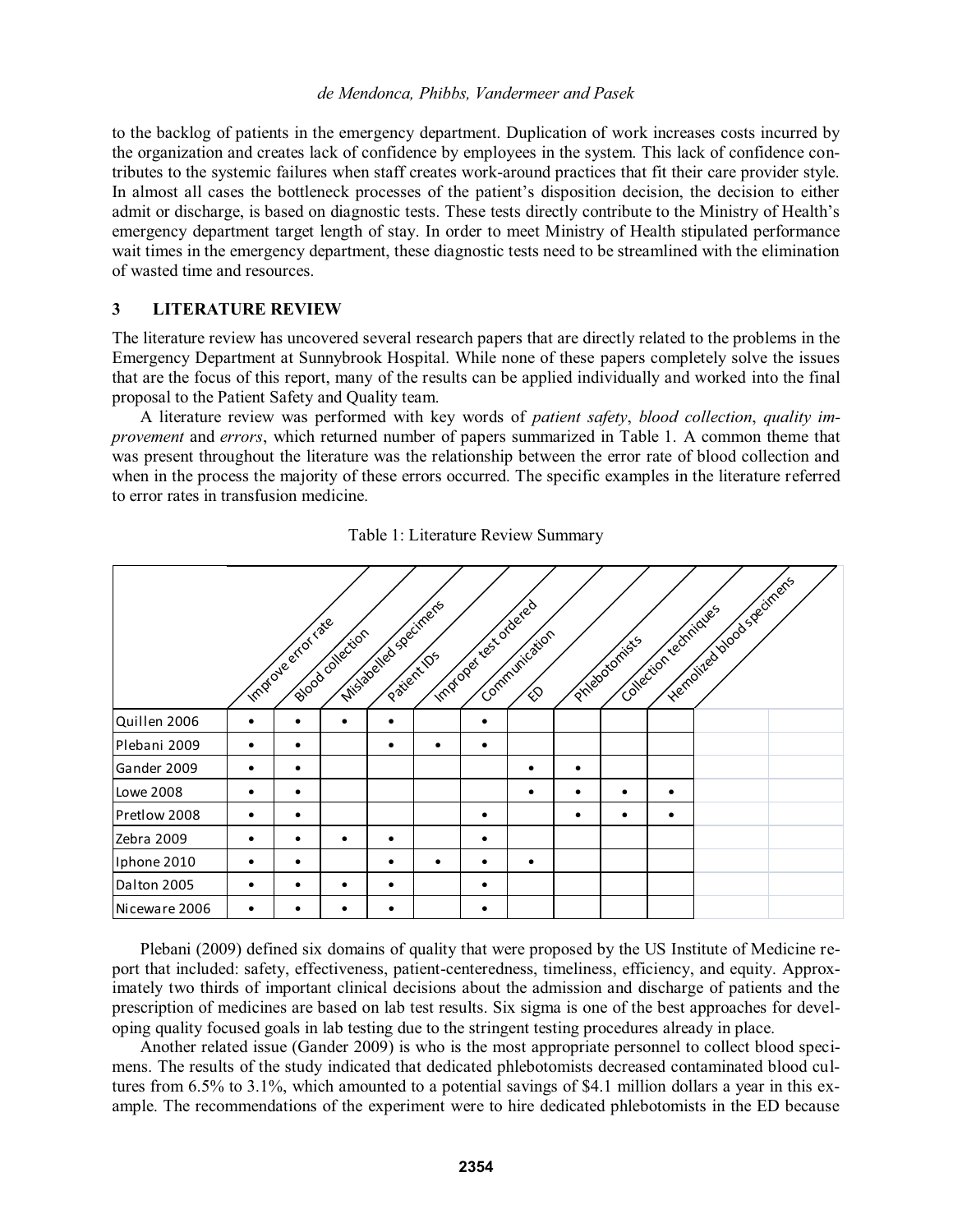the estimated cost of a contaminated test is \$8720. The recommendations explained that if there were five less contaminated blood cultures a year then this would cover the yearly salary of a mid level phlebotomist (\$35, 650.00). The emergency department immediately hired a dedicated phlebotomist for all three shifts. Further, in an unrelated study the emergency department was able to reduce the rate of haemolysis in blood collection from 5.6% to 0.3% by hiring a dedicated phlebotomist to perform venipuncture collections rather than intravenous catheter.

Some other unique technologies are revolutionizing the way physicians interact with information systems. In a recent project by Apple in partnership with Mount Sinai Hospital Corporation in Toronto, Ontario has developed an application for the personal digital assistant iPhone. The VitalHub application enables physicians to remotely access secure patient records, test results, vital statistics and medical literature through a vast internal data network.

### **4 UNDERSTANDING CURRENT PROCESS**

The emergency department has a new triage station where patients can be assessed and their Canadian Triage Acuity Score (CTAS) can be administered from 1 to 5. CTAS level 1 patients are the most acute patients, such as traumas, patients exhibiting stroke-like symptoms and other immediate life threatening characteristics. Whereas, a CTAS level 5 is a patient who is stable, oriented and does not exhibit any immediate life threatening symptoms, such as a sprained ankle.

The general flow of patients into the emergency department is either by the ambulatory walk-ins or by Emergency Medical Service (EMS) - the processes that are similar, but differ in priority, length and complexity. Nursing staff usually have an educated estimate at this point in time whether or not a patient will need blood collected. However, due to physician availability and decision-making power, staff members are unable to legally request a blood test without proper authorization.

Once a patient has been triaged, patients proceed to the registration phase where a patient chart, armband and other standard documentation are generated. Patients are registered based on CTAS level and then by arrival time. Upon registration, patients are then put into a queue where they wait for processing based on resource availability and their CTAS level. Once a patient has been brought into a patient assessment location the primary care nurse will perform an initial assessment and address any immediate concerns of the patient whenever possible. Physicians then assess the patient and the outcome is usually a series of action items for the nurse to execute. During this time blood tests can be ordered by the physician and processed by the nurse.

Orders consist of a written carbon copy that is to be filled out the by physician and entered into the Electronic Patient Record system (EPR-Oasis) at a computer terminal. This system interfaces with the Lab Information System (LIS) via HL7 programming language. The LIS assigns each test an accession number for processing purposes in the laboratory. Labels are generated at the nursing station for application on the blood tube at the point of care. The nurse then can proceed to the patient assessment area and collect the desired specimens, label and prepare the specimens for transportation. Specimens are transported to the core laboratory via a pneumatic tube system that is directly linked with every nursing station in the emergency department. There are four clinical areas in the emergency department called zones. Each zone has a different demographic of patients; major acute also known as *green zone* houses the most acute patients, minor or ambulatory care also known as *purple zone* houses the least acute patients. The third and fourth zones are the clinical decision unit, also known as *orange zone* and acute care also known as *blue zone*.

Once specimens are collected and transported to the lab they are then processed for analysis and a result is generated in LIS once the analysis has been completed. Turnaround times are estimated by the laboratory based on historical data and posted on the Sunnybrook intranet. LIS then interfaces with EPR via HL7 to communicate the results for nursing staff to review. For critical results (results that are outside the normal range previously defined by clinical care providers), a phone call is made to the emergency department unit clerk (patient administrative assistant, PAA) wherein they are informed of the critical result,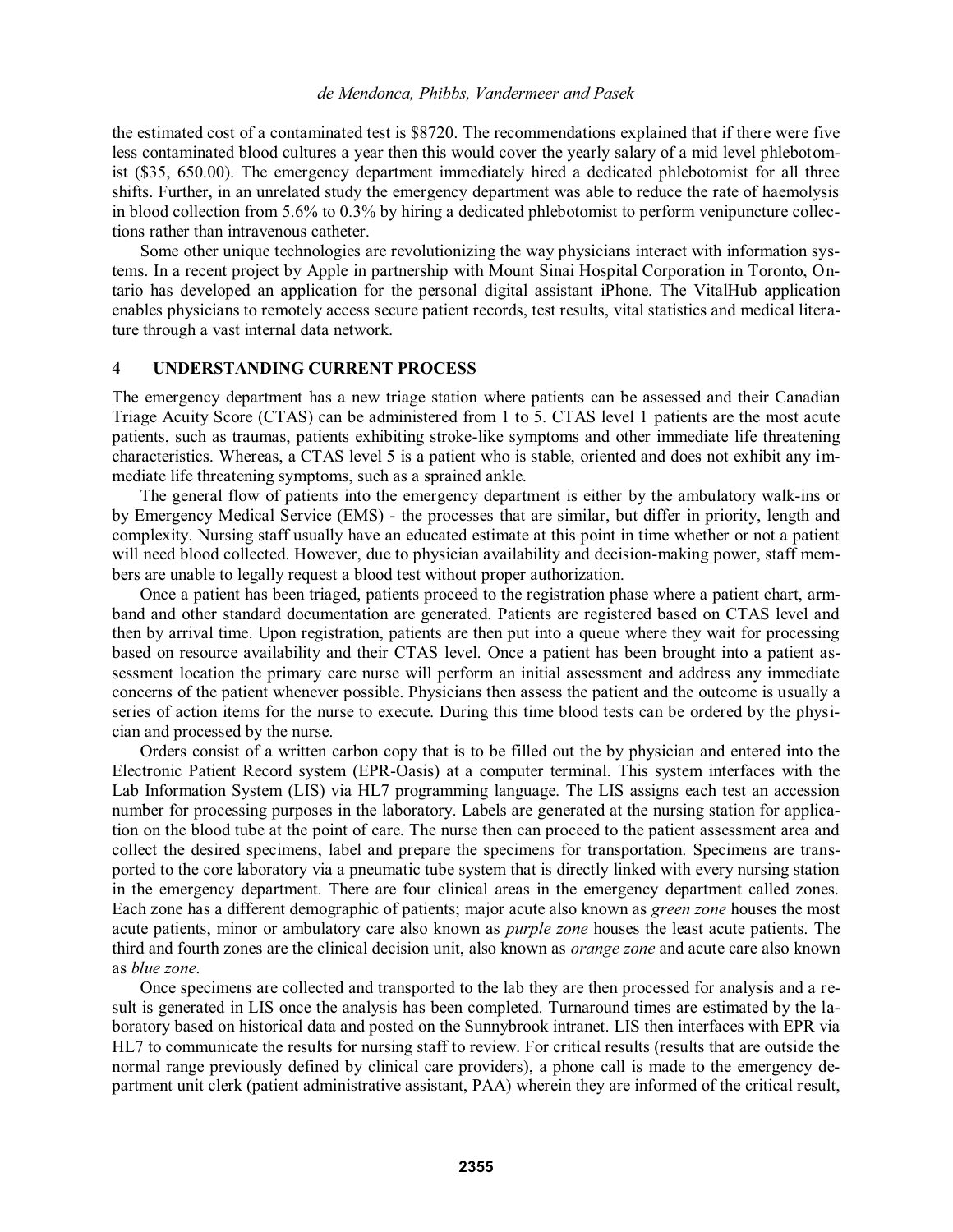test and the patient and are instructed to relay the information to the most responsible care provider (nurse or physician).

The Emergency Department uses Zebra printers to print bar-coded labels for automated analysis. The interface of EDIS, LIS and EPR has associated delays and limitations regarding completeness of information available on any given system. The ED also has computers on wheels which act as mobile workstations and store all blood collection materials at the patient`s bedside. It is important to point out that there is no central data warehouse that tracks master data; further the systems are continually duplicating and sharing information inefficiently. In addition the aforementioned process is the ideal state of the current order, collection and transportation systems. Due to distractions, multitasking, patient acuity and the general nature and environment of an emergency department this process is not always followed. Deviations in practice lead to varied results and in some cases can lead to serious loss or injury to patients and staff.

### **5 PROBLEM ANALYSIS**

The healthcare environment is unique in many ways and in order to understand the problems and effectively assess this unique environment a number of work observations were carried out to objectively overview the interworking of the emergency department. Process owners were observed and interviews were performed to obtain a baseline of general knowledge in regards to the nature of work and tasks that are routinely performed. Among these routine tasks was the collection of blood specimens for testing. Those who were interviewed noted that there were three general times when blood specimens could be collected. It was discovered that nurses collect specimens either during triage or before the patient has been brought into their assessment room; and/or after they have been brought into their assessment room but before being seen by a physician; and/or after the physician has seen and assessed the patient. This deviation in practice was due to a variety of reasons and stems from having no enforceable standard practice with respect to when in the patient's visit blood specimens are to be collected.

A secondary challenge that was noted was the impact of staff turnover and new staff understanding practice at Sunnybrook. Nurses commented on the troubling nature of not having standard training procedures or communication strategy of key core processes such as blood collection. The ever changing environment of the emergency department of a regional trauma centre was observed to have continual interruptions and distractions. Any systematic deficiencies would cause staff to create work around practices wherein they would deviate from the accepted practice to suit their specific situation.

An example of this would be the delay observed by the label printer from the time an order is entered into EPR and the time a label is generated at the nursing station. Best practice dictates that all specimens are to be labeled at the bedside but when the technologies of printing the labels delays the process, care providers perform the collection task before obtaining the labels and therefore do not label the specimens at bedside. The outcome of this deviation in practice is the creation of error potential. The process had been deviated from and in the event that either the care provider forgot, misplaced or obtained the incorrect labels for that patient a series of deviant outcomes would follow. The specimen might have been mislabeled or may not meet labeling criteria for analysis in the lab. Furthermore, these deviations in practice were observed and a need for a failure modes analysis came out of this discovery in practice.

The impact on the system for delayed blood specimen analysis and results had not yet been quantified and the impacts of errors on this system were largely unknown. The investigation into the implications of the errors and delays of the blood specimen system on patient safety, patient flow and patient wait times in the emergency department was required. Discussions with the staff of the emergency department raised questions about the requirements of the laboratory; specifically, related to the requirements of blood specimens for analysis. A detailed functional requirement breakdown was conducting with the help of process owners and experts from the emergency department and the laboratory.

A blood specimen can fail at many levels; where it was noted that the leading causes of failure included: hemolysis, clotting, mislabeling, and insufficient quantity. These failures are detected by the quality assurance checks in the specimen analyzers in the laboratory. Each of these errors has significant im pacts on a patient"s safety. Each of these errors results in a test having to be reordered and recollected.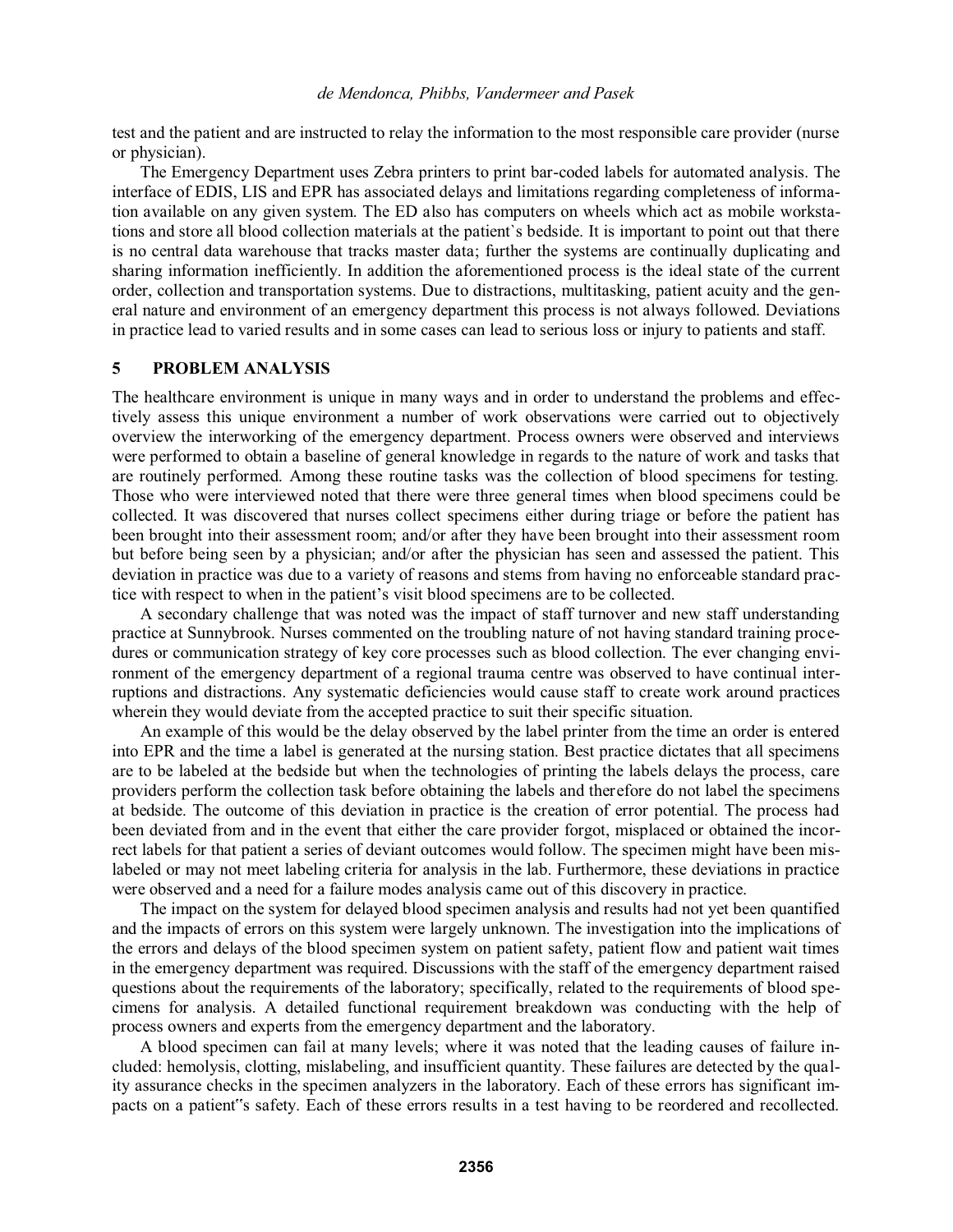The implications of this as it pertains to patient safety are the time delays from arrival to result, ultimately delaying the patient's treatment, which in some cases can lead to patient death. These errors also have associated cost implications, relating to an increased length of stay, and the time and materials required to complete the rework.

In the process of blood collection, many delays in the process were observed. Some of the most common delays noted included the label printing machine, reworks, critical result reporting, and double handling of the specimens. These delays have serious implications, as any delay in the process increases the time the patient must wait to receive appropriate treatment. These delays also have cost factors attached to them, included those related to reworks and the patient length of stay.

#### **6 PROCESS MAPS**

The flow map is a useful tool when trying to visualize the interactions of tasks, processes and systems for a particular function. The flow of patients, information and work in the emergency department is a complex and dynamic operation which needed to be divided into a specific set of tasks in order to be fully understood. The flow map that was created for the purposes of understanding both patient and information flow as it relates to the blood collection system can be viewed in Figure 2.



Figure 2: Process flow map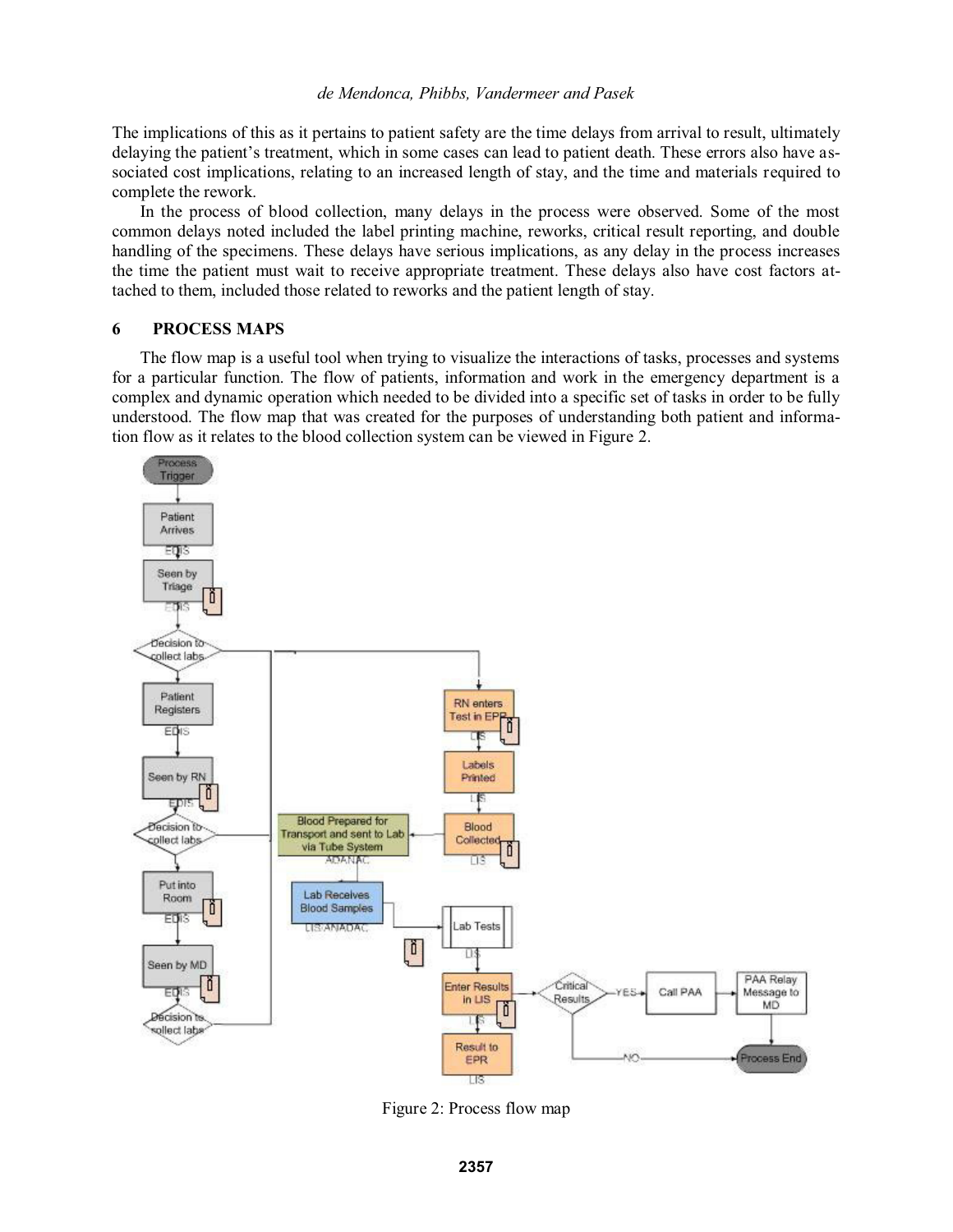The process flow map did not explain why errors were occurring in the system. A value stream map could have been utilized to elaborate on the deviations in process. However, it was decided that the IDEF0 Model shown in figure 3 would be a more effective tool to understand the constraints and forcing functions of the individual processes (USAF 1981).





By understanding the flow of patients, information and how this system interacts with the overall care of a patient we can understand the need and purpose of each process in order to maximize the efficiencies of the system. Tools that can be used to illustrate and understand flow of patients and information are: flow mapping, value stream mapping and IDEF0 modeling. This is an integral step in the analysis process because it brings together all the aspects of the system and unifies them in one illustration. The box represents a specific process, much like that of a flow map. However, the arrows that feed into and flow out from the process boxes are much different. The arrow(s) on the left side of the function box are inputs to the process which are data or objects that are acted upon by the operation. The arrow(s) flowing from the right side of the box are outputs and consist of objects or data that the function has performed. Arrow(s) flowing into the top of the box are controls that are imposed on the function and are the constraints that direct the activity of the function. Controls may or may not be consumed by the function. The final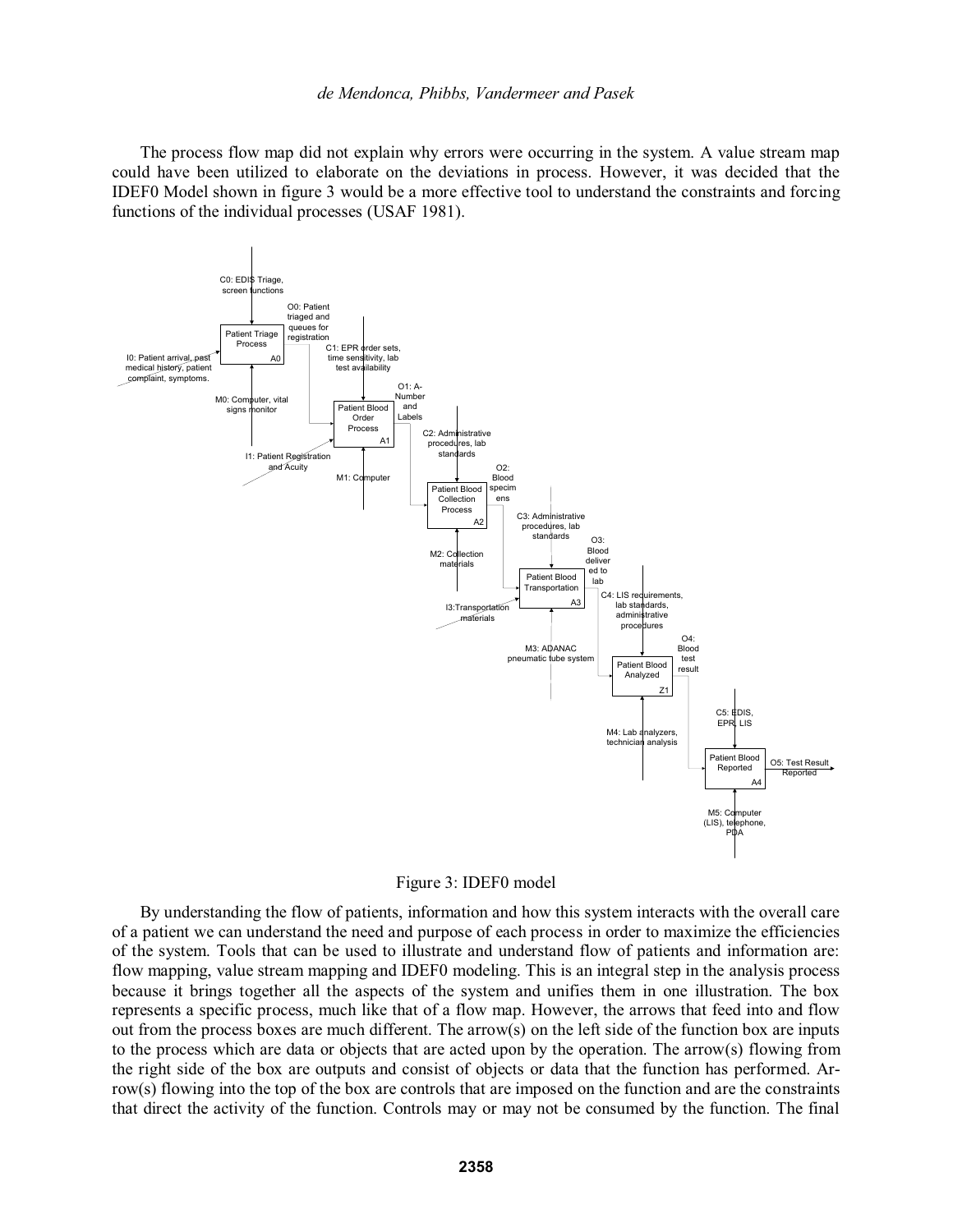inflow(s) from the bottom of the box are mechanisms; these are the physical aspects that make up the function and allow it to perform the tasks to reach the desired output.

The IDEF0 Model illustrated that the inefficiencies of the system were due largely in part to the lack of forcing functions and constraints on the collection and transportation processes of the system. This finding was significant in that it exposed the root cause of the errors and delays. The system design allowed variation in process, leading to its failure. By creating a standard process to be executed with constraints, mechanisms and forcing functions, the system performance and output can be made invariant.

### **7 PROCESS DATA**

The distribution of patients who had blood collected at the three different decision points in the process can be viewed in Table 2. It was calculated from the actual data that the population sizes for CTAS 1 and 5 were not statistically significant. This information showed how many patients had blood collected at during the triage, after triage and after seen by a physician processes. The recommendation that followed from this observation targeted raising the percentage of CTAS 2, 3 and 4 patients who had blood collected before the patient was assessed by the physician.

|          | CTAS <sub>2</sub> | CTAS <sub>3</sub> | CTAS <sub>4</sub> |
|----------|-------------------|-------------------|-------------------|
| Triage   | 21.9%             | 27.1%             | $11.3\%$          |
| In Room  | $26.0\%$          | 29.3%             | 34.0%             |
| After MD | 52.1%             | 43.6%             | 54.7%             |

Table 2: Percentages of various CTAS patients who had their blood collected

### **8 SIMULATIONS**

Virtual simulation was a strategy that was utilized in the formation of different recommendations and solutions to the delays in the process. Strategies can be formulated, manual processing alteration as well as technological solutions, for a streamlined process to maximize efficiencies. A simulation of blood col lection was conducted to test "what-if" scenarios on the system. This defined where, when and how often this process can be executed with respect to batching, sequencing and decision-making. The first process analyzed was the ADANAC pneumatic tube transportation system, used to transfer specimen samples to and from different parts of the hospital. Using the ADANAC event log, the arrival rates of samples at each of the stations in the hospital were calculated as well as the frequencies of the various specimen delivery routes. This information was fed into MedModel to determine the efficiency of the system. Med-Model is a simulation tool designed specifically for the healthcare industry (Denney 1997). MedModel is widely used in the evaluation, planning and redesign of hospitals, clinics, and other healthcare systems.

 The simulation helped to identify how the tube system operated and verified that the system operates very efficiently and has minimal wait times for specimen transfer. Figure 4 shows a screenshot of various hospital locations connected to the tube system. The system was tested against various conditions and variations of processing and queuing.

A second simulation was performed to determine the effect on patient wait times of collecting blood samples from patients at triage as opposed to after being seen by the doctor. Figure 5 shows the emergency department layout and the path network for the physicians and nursing staff. Patient arrival times were obtained from EDIS and input into the MedModel software as well as the type of arrival; EMS or walk-in. The distribution of patients to each zone in the hospital; Green, Orange, Blue and Purple was also obtained from the hospital database and was modeled with the probability that patients required blood tests, the probability that a patient was admitted, and the distribution of the wait times for blood results.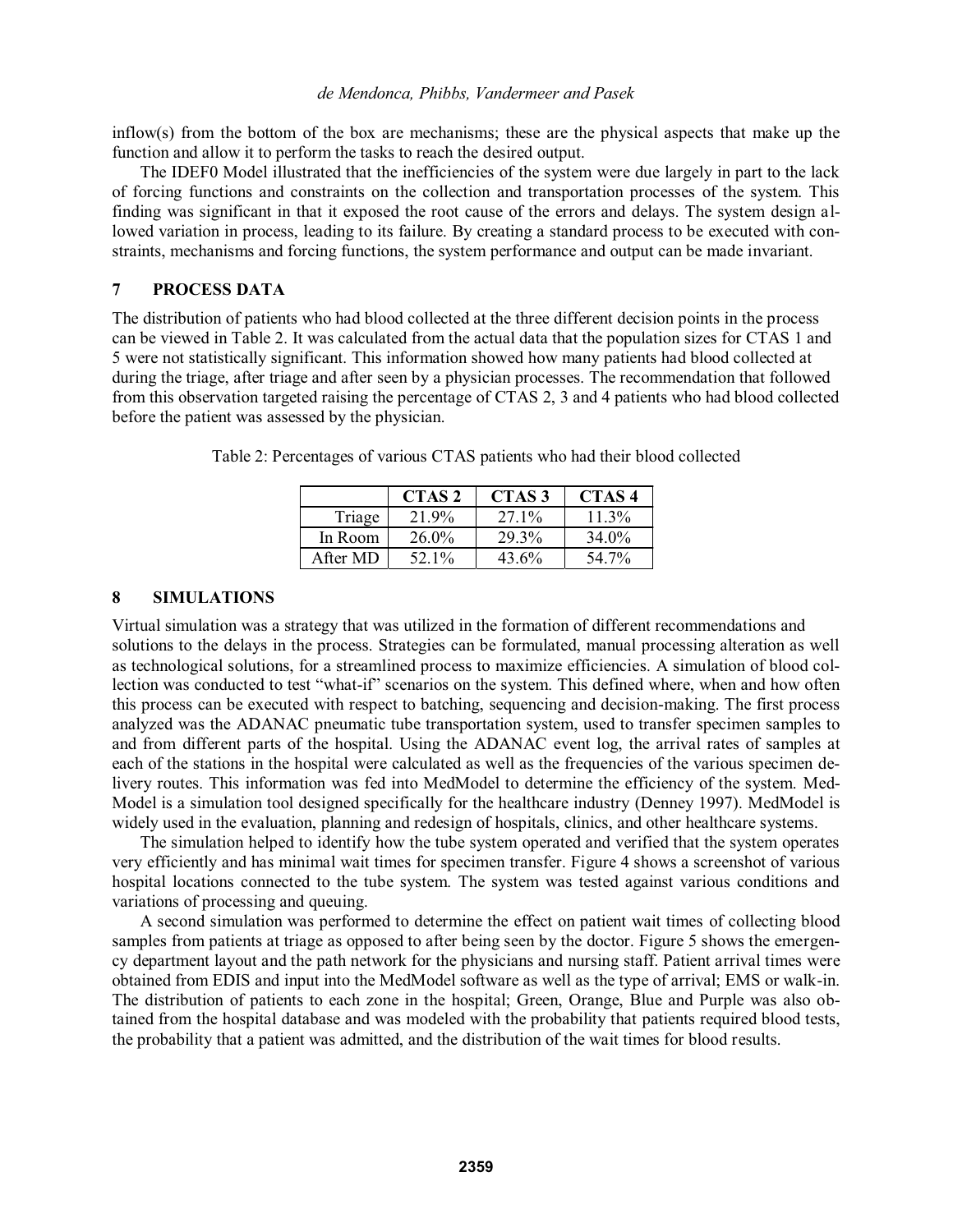

Figure 4: Topology of the ADANAC pneumatic tube system model



Figure 5: Patient flow simulation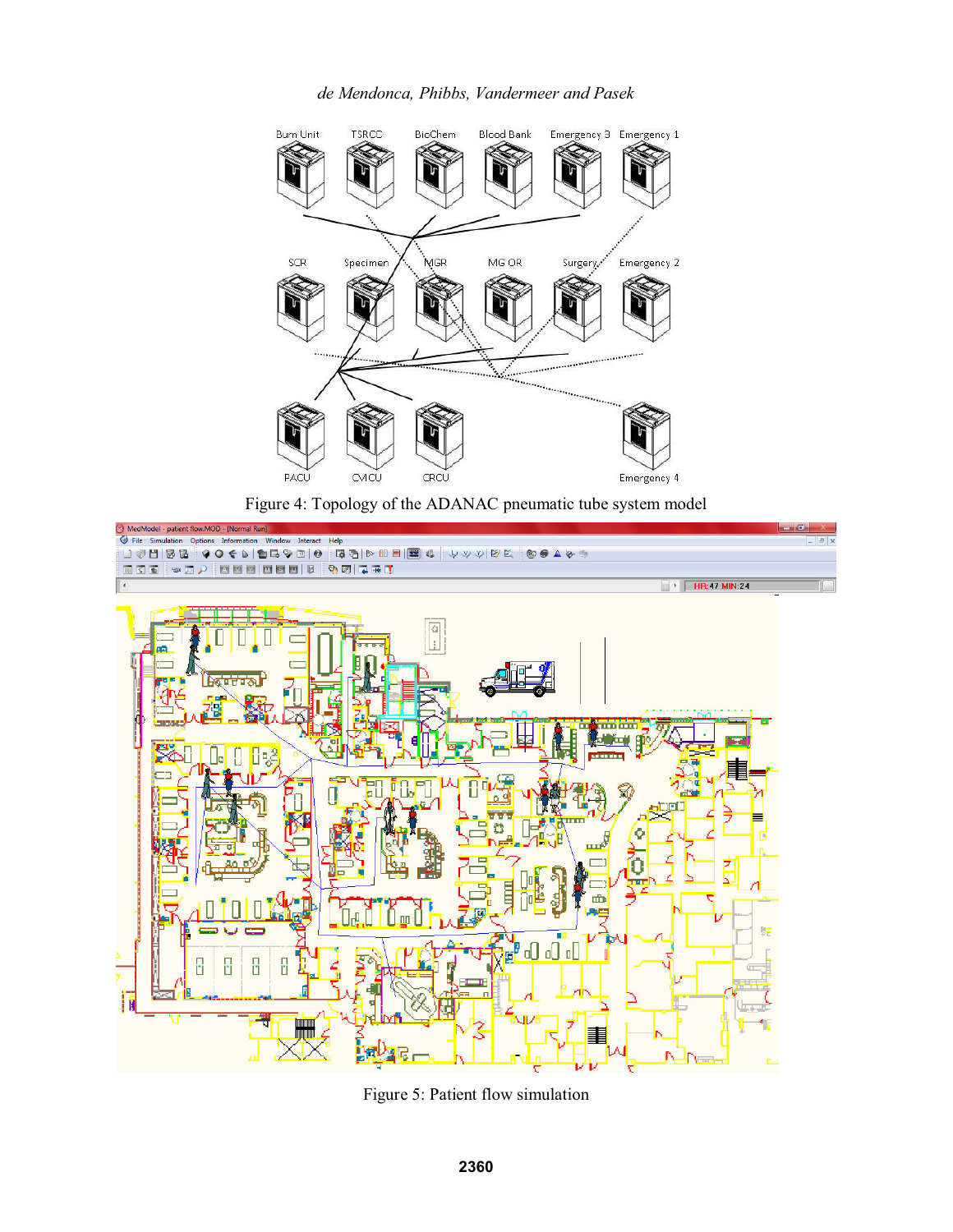### **9 SIMULATION RESULTS**

Once the process was understood on a functional level from the IDEF0 model and with respect to the processing of patients and blood specimens with regards to the Flow Map, a simulation was performed to consider various changes in process to reduce the current length of stay for patients. The ADANAC simulation yielded no significant results. This simulation tested the utilization, efficiency, and effectiveness of the system. The system utilization was observed to be 73.86% with an average wait time of 67.5 seconds and a 79 second average transit time.

The addition of a second off load station did not significantly reduce the transportation time or affect the efficiency of the system. It did however illustrate the bottleneck in the process of returning the pneumatic tubes to the units because of the priority system; this finding lead to the recommendation to obtain and install a mechanical feed for returning tubes from the main lab to the units, which would eliminate wasted time waiting for the system to clear before manually inserting another tube. This process was observed to be cumbersome for the laboratory technicians responsible for manning the station and would enable them to spend more time processing the actual specimens as opposed to feeding the tube system.

The second simulation that was performed dealt with the issue of when in the process were blood specimens collected. Table 3 shows the results of the MedModel simulation when blood is collected after consultation from the doctor. The average time in system for a patient is 593.30 minutes (9.88 hours) with 154.33 minutes (2.57 hours) being spent waiting for a doctor, nurse or a blood test and 397.33 minutes (6.62 hours) spent waiting for a room in the emergency department. Table 4 demonstrates the benefits of performing blood tests at triage to expedite the patient care process. When blood is collected at triage the average time in the system for patients is 134.86 minutes (2.25 hours) with 66.02 minutes (1.10 hours) spent waiting for a nurse, doctor or blood test to be returned and 3.95 minutes spent waiting for a room in the emergency department.

|  |  |  |  |  | Table 3: Blood collection after MD consultation |
|--|--|--|--|--|-------------------------------------------------|
|--|--|--|--|--|-------------------------------------------------|

| Name    | Total Exits   Current |                       |                      |                       | Avg. Time   Avg. Time   Avg. Time   Avg. Time   Avg. Time |                      |                      |
|---------|-----------------------|-----------------------|----------------------|-----------------------|-----------------------------------------------------------|----------------------|----------------------|
|         |                       | qty in sys- in System |                      | in                    | Move Waiting                                              | in Opera- Blocked    |                      |
|         |                       | tem                   |                      | Logic                 |                                                           | tion                 |                      |
| Patient | 4746                  | 205                   | 593.30               | $2.61$ min            | 154.33                                                    | 39.04 min            | 397.33               |
|         |                       |                       | min                  | $(0.043 \text{ hrs})$ | min                                                       | $(0.65 \text{ hrs})$ | min                  |
|         |                       |                       | $(9.88 \text{ hrs})$ |                       | $(2.57 \text{ hrs})$                                      |                      | $(6.62 \text{ hrs})$ |

Table 4: Blood collection at triage

| Name    | Total Exits   Current |             |                      | Avg. Time   Avg. Time   Avg. Time   Avg. Time   Avg. Time |                      |                      |                      |
|---------|-----------------------|-------------|----------------------|-----------------------------------------------------------|----------------------|----------------------|----------------------|
|         |                       | qty in sys- | in System            | in                                                        | Move Waiting         | in Opera-            | Blocked              |
|         |                       | tem         |                      | Logic                                                     |                      | tion                 |                      |
| Patient | 4928                  | 23          | 134.86               | 25.76 min                                                 | 66.02 min            | 39.14 min            | 3.95 min             |
|         |                       |             | min                  | $(0.42 \text{ hrs})$                                      | $(1.10 \text{ hrs})$ | $(0.65 \text{ hrs})$ | $(0.06 \text{ hrs})$ |
|         |                       |             | $(2.25 \text{ hrs})$ |                                                           |                      |                      |                      |

As illustrated in the simulation, the length of stay of patients was drastically reduced. It is important to note that this simulation software is not an optimization program and should not be considered as such. This simulation merely illustrates different scenarios imposed on the system and how it would conceptually react.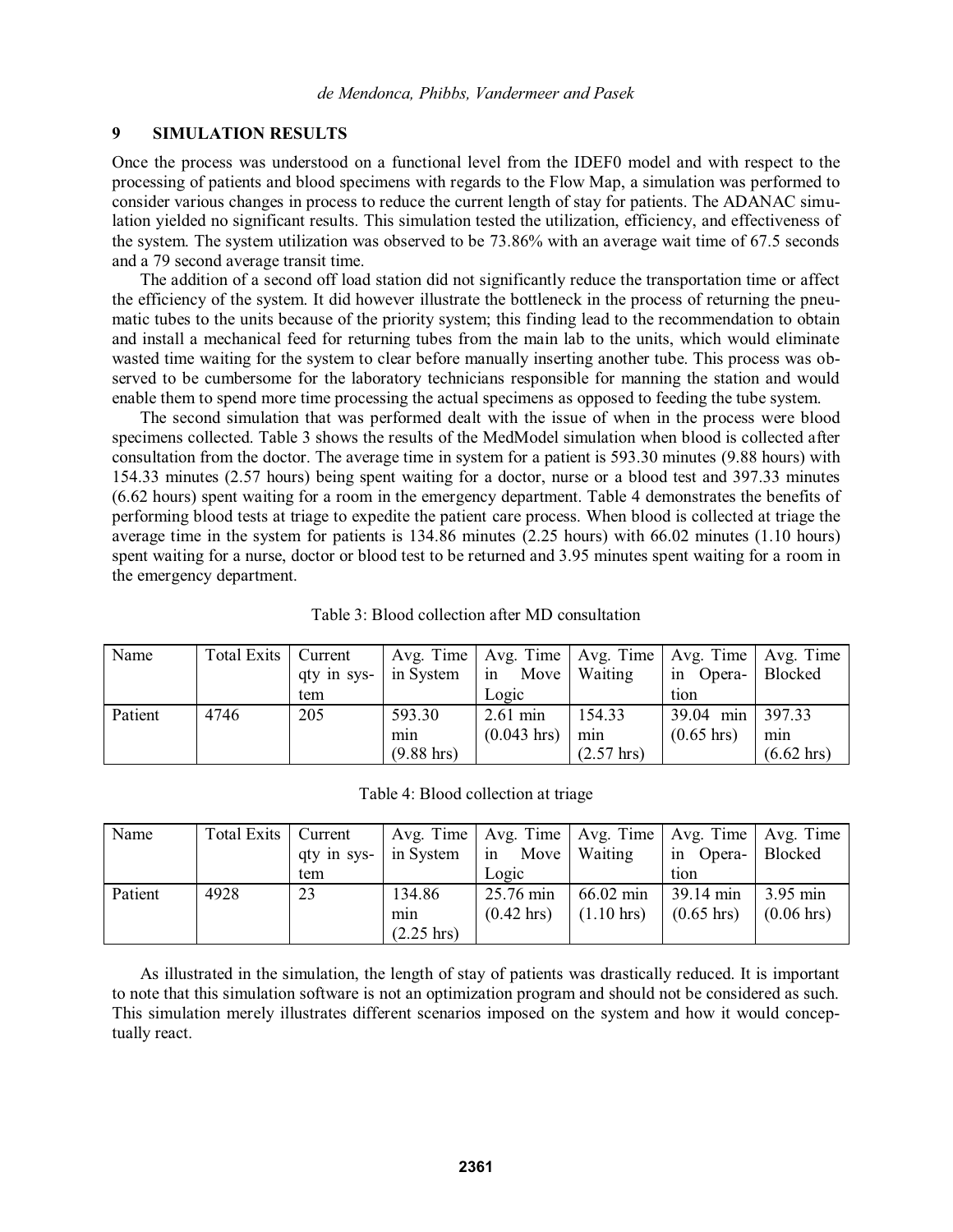## **10 OUTCOMES**

As a result of this pilot project in the emergency department a number of recommendations were generat ed to reduce the blood specimen error rate and impact on the patient's length of stay. The simulation exercise was well received in illustrating the impact of standardized work. The work done with MedModel was primarily used as a tool to demonstrate potential future state performance of a standardized system that collected blood specimens at triage. The simulation was considered by Sunnybrook as a validation exercise in the recommendation to standardize practice and improve the throughput of the system by modifying current operations.

Sunnybrook Health Sciences Centre is in the process of initiating a number of projects aimed at redesigning the triage work flow and patient initial assessment, and implementing technology that would enable push alert technology to report critical results to the most appropriate physician. These new initiatives are a result of the analysis performed in this project coupled with the continual pressure from the Ministry of Health and Long Term Care to meet aggressive benchmarks in patient wait times in the Emergency Department.

# **11 LIMITATIONS**

The primary limitation to this project is the lack of validation of the simulation as a true representation of the current system state. However, work on this initiative is continuing to quantify the process measures in order to validate the model. A challenge that Sunnybrook faces is the lack of congruent, rigid and reliable data in a central information system. Like any healthcare facility in the country every area of the hospital has a unique information system that is tailored to service the needs of area. These systems are not integrated or linked in any intelligent fashion and have performance measurement downfalls.

Furthermore, the system was not modeled with every limiting factor in the organization. The rate limiting factor in this simulation was assumed to be the blood collection and reporting processes; however, this is not always the case. There are other consultative services that also inhibit flow of patients through the emergency department and this simulation did not consider each specific case.

## **ACKNOWLEDGMENTS**

The authors want to acknowledge all the assistance and support provided by the medical and administrative staff of Sunnybrook Health Science Centre, in particular Ms. Ru Taggar and Ms. Guna Budrevics.

## **REFERENCES**

- Apple. 2006. IPhone in Business Profiles Mount Sinai Hospital. Available via <http://www.apple.com/iphone/business/profiles/mt-sinai/> [Accessed Apr. 15, 2010].
- Bonini, P, M. Plebani, F. Ceriotti, and F. Rubboli. 2002. Errors in laboratory medicine. *Clinical Chemistry* 48(5):691-694.
- Denney, S. H. 1997. MedModel < a healthcare simulation software. In *Proceedings of the 1997 Winter Simulation Conference,* eds. S.G. Henderson, B. Biller, M. Hsieh, J. Shortle, J. D. Tew, R. R. Barton, 581-586*.* Piscataway, New Jersey: Institute of Electrical and Electronics Engineers, Inc.
- Gander, R. M., L. Byrd, M. DeCrescenzo, S. Hirany, M. Bowen, and J. Baughman. 2009. Impact of blood cultures drawn by phlebotomy on contamination rates and health care costs in a hospital emergency department. *Journal of Clinical Microbiology* 47(4):1021-024.
- Grissinger, M. 2009. Measuring up to medication safety in hospitals. *P&T Medication Errors* 34(1):10- 50.
- Dalton, J., C. Ippolito, I. Poncet, and S. Rossini. 2005. Using RFID Technologies to Reduce Blood Transfusion Errors. White Paper by Intel Corporation, Autentica, Cisco systems and San Raffaele Hospital.